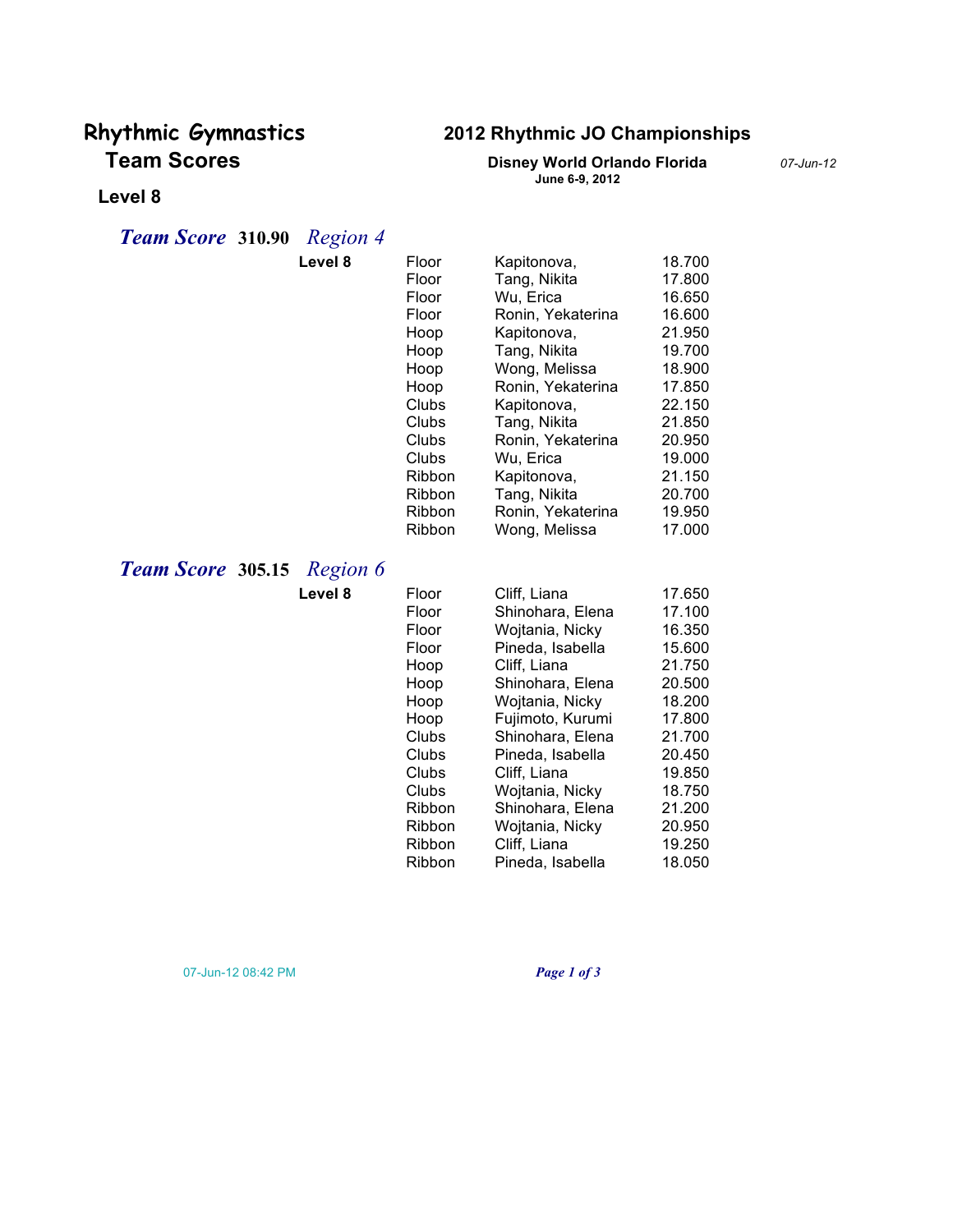# **Team Scores Disney World Orlando Florida** *07-Jun-12*

## **Rhythmic Gymnastics 2012 Rhythmic JO Championships**

**June 6-9, 2012**

#### **Level 8**

### *Team Score* **285.52** *Region 5*

| Level 8                                     | Floor  | Kriner, Michelle   | 16.750 |
|---------------------------------------------|--------|--------------------|--------|
|                                             | Floor  | Stepanova, Natalia | 15.750 |
|                                             | Floor  | Pildegovica, Eva   | 15.100 |
|                                             | Floor  | Wright, Briana     | 14.550 |
|                                             | Hoop   | Stepanova, Natalia | 19.500 |
|                                             | Hoop   | Lee, Jessie        | 16.950 |
|                                             | Hoop   | Pildegovica, Eva   | 16.650 |
|                                             | Hoop   | Kriner, Michelle   | 16.000 |
|                                             | Clubs  | Kriner, Michelle   | 22.200 |
|                                             | Clubs  | Stepanova, Natalia | 19.650 |
|                                             | Clubs  | Wright, Briana     | 18.600 |
|                                             | Clubs  | Pildegovica, Eva   | 18.075 |
|                                             | Ribbon | Stepanova, Natalia | 21.400 |
|                                             | Ribbon | Kriner, Michelle   | 19.950 |
|                                             | Ribbon | Wright, Briana     | 17.700 |
|                                             | Ribbon | Pildegovica, Eva   | 16.700 |
| <b>Team Score 279.80</b><br><b>Region 3</b> |        |                    |        |
| Level 8                                     | Floor  | Dragunas, Ugne     | 16.700 |
|                                             | Floor  | Griskenas, Evita   | 14.850 |
|                                             | Floor  | Xiao, Cissy        | 14.050 |
|                                             | Floor  | Chen, Joyce        | 13.700 |
|                                             | Hoop   | Griskenas, Evita   | 20.200 |
|                                             | Hoop   | Dragunas, Ugne     | 19.400 |
|                                             | Hoop   | Chen, Joyce        | 19.250 |
|                                             | Hoop   | Xiao, Cissy        | 15.900 |
|                                             | Clubs  | Dragunas, Ugne     | 19.400 |
|                                             | Clubs  | Griskenas, Evita   | 18.750 |
|                                             | Clubs  | Xiao, Cissy        | 18.700 |
|                                             | Clubs  | Chen, Joyce        | 18.100 |
|                                             | Ribbon | Dragunas, Ugne     | 18.900 |
|                                             | Ribbon | Griskenas, Evita   | 18.300 |
|                                             | Ribbon | Chen, Joyce        | 16.950 |
|                                             | Ribbon | Xiao, Cissy        | 16.650 |

07-Jun-12 08:42 PM *Page 2 of 3*